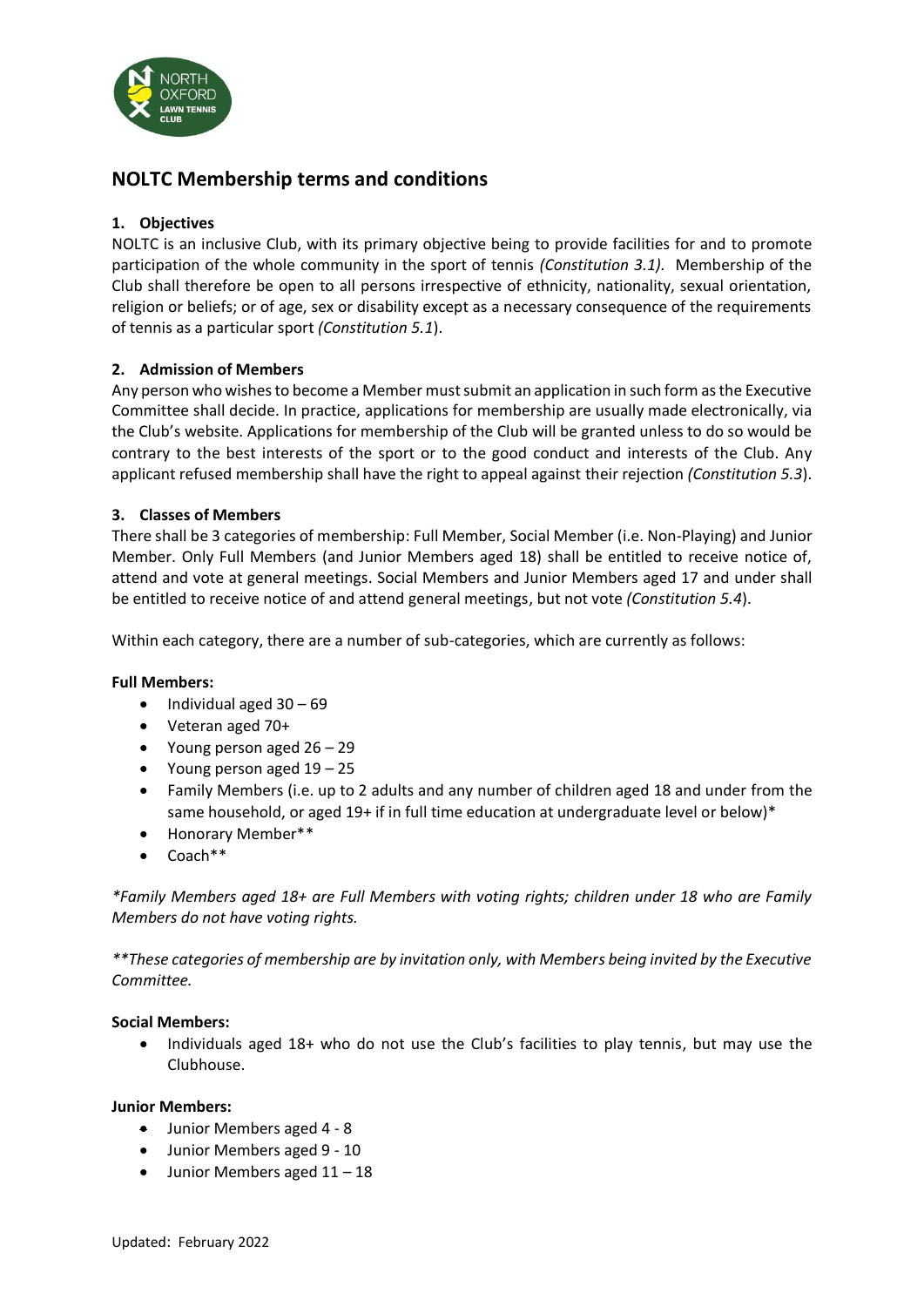

Additional categories of membership may be recommended from time to time by the Executive Committee and approved at the annual general meeting.

### **4. Subscriptions**

The annual subscription for each type of Member shall be recommended by the Executive Committee and approved at the annual general meeting. No Member shall be entitled to the privileges of membership until s/he has paid his annual subscription or initiated alternative prescribed monthly payments. Any Member whose subscription is not paid by such date as the Executive Committee shall decide each year shall be deemed to have resigned his/her membership of the Club *(Constitution 5.5*).

Discounts on the approved annual subscription rates may be given under certain circumstances, e.g. to Members who are also members of the Oxford Hawks Hockey Club, or to full-time students aged 30+. Such discounts shall be agreed by the Executive Committee and publicised to Members.

### **5. Membership year**

The membership year runs from  $1<sup>st</sup>$  April to  $31<sup>st</sup>$  March of the following year. Members joining the Club or renewing their membership in April through to June will be charged a full year's membership. Members joining the Club or renewing their membership at a later date may be charged a lower rate as decided by the Executive Committee and publicised to Members.

Temporary membership for a period of less than a year may be granted by the Executive Committee on such terms and conditions as they shall decide.

# **6. Resignation**

A Member may withdraw from membership of the Club at any time. A Member wishing to resign must give one month's notice, and fees remain payable until the end of this notice period. Any person ceasing to be a Member forfeits all right to and claim upon the Club, its property and its funds and has no right to the return of any part of his/her subscription; however the Executive Committee may refund an appropriate part of a resigning Member's subscription if it considers it appropriate taking account of all the circumstances *(Constitution 8*). Membership shall not be transferable in any event and shall cease immediately on death or resignation or on the failure of the Member to comply with or to continue with any conditions of membership set out in these rules (Constitution 6).

#### **7. Freezing of Membership**

If a Member is unable to play tennis at the Club for a prolonged period for reasons such as a long-term illness or injury (lasting more than 2 months), pregnancy or a secondment to another location s/he may request that his/her membership be frozen. If a Member becomes ill or sustains an injury which s/he thinks is likely to mean that s/he will be unable to play tennis for a period of more than 2 months, s/he should alert the Executive Committee to this at the earliest opportunity. If s/he is paying membership fees in instalments, s/he should continue to make the payments. The first two months of the injury or illness will be payable by the Member but after that the Club will extend the membership by the extra months that the Member is not able to play. For example, if a Member sustains an injury or becomes ill in September and does not play tennis again until April of the following year, his/her membership will be extended by 5 months, i.e. to cover the period from November through to March, with September and October continuing to be covered by the Member, even though s/he is unable to play.